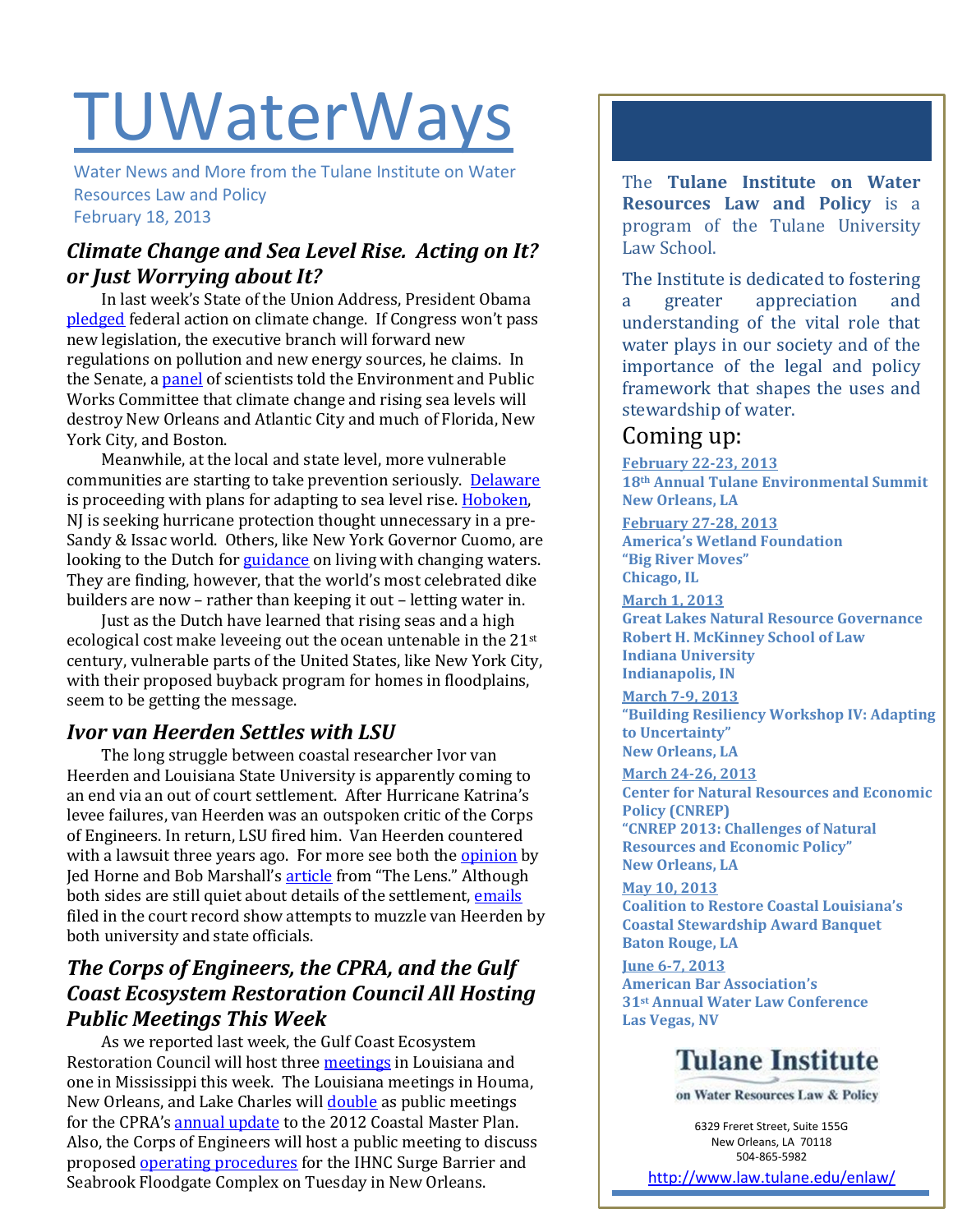#### *Deepwater Horizon Disaster Legal Bouillabaisse Keeps Bubbling*

Last week, Judge Jane Triche Milazzo approved a criminal [plea deal](http://www.nola.com/news/gulf-oil-spill/index.ssf/2013/02/federal_judge_approves_400_mil.html) between the Federal government and Transocean, the owner of the *Deepwater Horizon* rig. The deal will contribute \$150 million to the National Fish and Wildlife Foundation for the same projects included in BP's criminal plea deal approved last month. Another \$150 million will fund programs through the National Academy of Sciences. Transocean has also reached a settlement over its civil charges which will be reviewed by another judge in the Eastern District of Louisiana. That settlement would contribute \$1 billion to the Gulf Coast Ecosystem Restoration Trust Fund set up by the RESTORE Act.

Meanwhile, BP's oil spill civil trial is scheduled to start on February  $25<sup>th</sup>$ , and BP is trying to limit its [exposure](http://fuelfix.com/blog/2013/02/13/bp-feud-with-us-government-over-gulf-oil-spill-heats-up/) from the number of barrels of spilled oil agreed upon in Transocean's settlement. Of course, the BP civil case is expected to make the greatest contribution to the RESTORE Act funds. Even though that Trust Fund is still currently empty, as payments come into focus, many are increasingl[y concerned](http://www.nola.com/outdoors/index.ssf/2013/02/groups_concerned_restore_act_m.html) about that money being diverted from its intended purpose. All those who worked so hard to get the RESTORE Act passed last year need to remain vigilant i[n guarding](http://www.nola.com/opinions/index.ssf/2013/02/keeping_guard_over_restore_act.html) the RESTORE Act money.

#### *Troubles Continue for Mississippi Department of Marine Resources*

Approximately \$4 million from the state Tidelands fund has been "spent" without knowing on what it was spent. Interim director Danny Guice, who replaced director Bill Walker after he was fired at the end of December, is "[looking for it](http://www.sunherald.com/2013/02/16/4473371/interim-dmr-director-looking-for.html)." This same agency has been subject to an audit for more than a year by both state and federal officials. Guice himself admits that the agency "just hasn't been managed well," but we fear just how great of an understatement that may be.

#### *Tulane's Studio in the Woods Announces New Environmental Residencies*

The Studio in the Woods, Tulane's program for artists has opened [applications](http://hosted.verticalresponse.com/155397/1b6a143653/316960979/5bc740dd63/) for five-week residencies between October 2013 and April 2014. These residencies are part of the *Ebb & Flow* series - designed to create "Dialogues between art and water, addressing the ecological challenges exemplified by Southern Louisiana."

# *California Continues to Attempt to Balance Los Angeles' Thirst Against, well, Everything Else*

Pumps sending water south to Southern California from the Sacramento-San Joaquin River Delta suck more than just water through hundreds of miles of pipeline. Too many endangere[d delta](http://www.latimes.com/news/local/la-me-water-smelt-20130213,0,7853913.story)  [smelt](http://www.latimes.com/news/local/la-me-water-smelt-20130213,0,7853913.story) have also been getting sucked up causing pumping to be curtailed. It remains to be seen how much of a hardship this will to be for Southern Californians – who import water from several sources. However, those pushing for a huge project to carry water underneath the Delta claim this development would have been avoided in their plan.

Elsewhere in California, the benefits of budgeting water for something beyond export to the south are making a dramatic and speedy showing. As the result of a Sierra Club lawsuit, the Owens River is being allowed to flow again for the first time in decades. In just one year, vegetation, fish, and birds have returned to the valley. Sierra Club and local environmentalists hope the development continues and Los Angeles holds up its end of the bargain and maintains monitoring of the project. Read thi[s article](http://www.nytimes.com/2008/01/12/us/12water.html?partner=rssnyt&emc=rss) about the river's comeback. Then go watch Chinatown to see how the situation got so bad in the first place (We don't care if you have seen it already. Watch it again).

#### *Georgia General Assembly, Eyeing Tennessee River, Is Ready to Move State Boundary*

Like the Los Angeles of the South, Atlanta's thirst for more water is a driving force for politics across multiple states. Most recently, Georgia has renewed [claims](http://www.timesfreepress.com/news/2013/feb/11/georgia-lawmakers-eye-tennessee-water/) that the Georgia-Tennessee border is in the wrong place. If it were in the right place for a certain mile and half strip, they would have access to the Tennessee River. Tennessee is dismissive, but we doubt this is the last of Georgia trying to siphon water out of the Tennessee River.